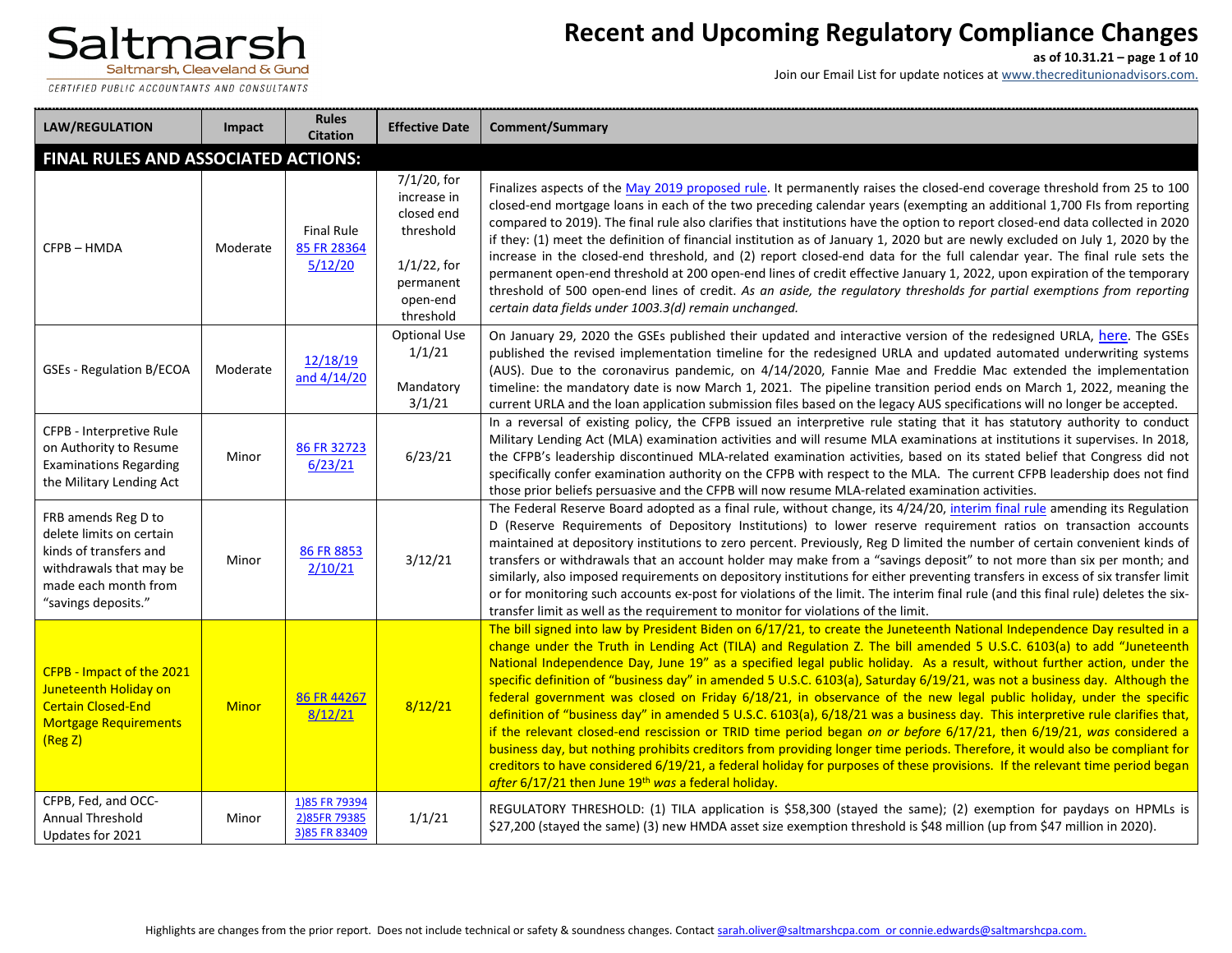CERTIFIED PUBLIC ACCOUNTANTS AND CONSULTANTS

## **Recent and Upcoming Regulatory Compliance Changes**

**as of 10.31.21 – page 2 of 10**

| <b>LAW/REGULATION</b>                                                               | Impact                                     | <b>Rules</b><br><b>Citation</b> | <b>Effective Date</b>                 | Comment/Summary                                                                                                                                                                                                                                                                                                                                                                                                                                                                                                                                                                                                                                                                                                                                                                                                                                                                                                                                                                                                                                                                                                                                                                                                                                                                                                                                                                                                                                                                                                                                                                                                                                                                                                                                                                                                                                                                                                                                                                                                                                                                                                                                                  |  |  |  |  |
|-------------------------------------------------------------------------------------|--------------------------------------------|---------------------------------|---------------------------------------|------------------------------------------------------------------------------------------------------------------------------------------------------------------------------------------------------------------------------------------------------------------------------------------------------------------------------------------------------------------------------------------------------------------------------------------------------------------------------------------------------------------------------------------------------------------------------------------------------------------------------------------------------------------------------------------------------------------------------------------------------------------------------------------------------------------------------------------------------------------------------------------------------------------------------------------------------------------------------------------------------------------------------------------------------------------------------------------------------------------------------------------------------------------------------------------------------------------------------------------------------------------------------------------------------------------------------------------------------------------------------------------------------------------------------------------------------------------------------------------------------------------------------------------------------------------------------------------------------------------------------------------------------------------------------------------------------------------------------------------------------------------------------------------------------------------------------------------------------------------------------------------------------------------------------------------------------------------------------------------------------------------------------------------------------------------------------------------------------------------------------------------------------------------|--|--|--|--|
|                                                                                     | <b>FINAL RULES AND ASSOCIATED ACTIONS:</b> |                                 |                                       |                                                                                                                                                                                                                                                                                                                                                                                                                                                                                                                                                                                                                                                                                                                                                                                                                                                                                                                                                                                                                                                                                                                                                                                                                                                                                                                                                                                                                                                                                                                                                                                                                                                                                                                                                                                                                                                                                                                                                                                                                                                                                                                                                                  |  |  |  |  |
| <b>CFPB Annual Threshold</b><br><b>Updates for CARD,</b><br><b>HOEPA, and QM</b>    | <b>Minor</b>                               | 86 FR 60357<br>11/2/21          | 1/1/22                                | CARD Act: 1) No change to the minimum interest charge threshold requiring disclosure of charge above \$1.00. 2) For<br>applicable open-end consumer credit plans, \$1 increase to the amount in 2021 for the safe harbor for a first violation<br>penalty fee to \$30 and the amount for a subsequent violation penalty fee to \$40. HOEPA: The CFPB increased the current<br>total loan amount threshold from \$22,052 to \$22,969, and the current points and fees threshold from \$1,103 to \$1,148.<br>ATR/QM: 1) For a loan: >= \$114,847, total points and fees (TPF) may not exceed 3 percent of the total loan amount 2)<br>greater than \$68,908 but less than \$114,847, TPF may not exceed \$3,445 3) greater than \$22,969 but less than \$68,908,<br>TPF may not exceed 5 percent of the total loan amount 4) greater than \$14,356 but less than \$22,969, TPF may not<br>exceed \$1,148; and, 5) For a loan <\$14,356, TPF may not exceed 8 percent of the total loan amount.                                                                                                                                                                                                                                                                                                                                                                                                                                                                                                                                                                                                                                                                                                                                                                                                                                                                                                                                                                                                                                                                                                                                                                     |  |  |  |  |
| HUD - Implementation of<br>the Fair Housing Act's<br>Disparate Impact<br>Standard   | Moderate                                   | 85 FR 60288<br>9/24/20          | Effective<br>10/26/20<br>Pending stay | This rule amends HUD's interpretation of the FHA's disparate impact standard to reflect the Supreme Court's 2015 ruling in<br>Texas Department of Housing and Community Affairs v. Inclusive Communities Project, Inc. HUD's current rule basically<br>requires the defendant to prove that a practice is necessary to meet a legitimate and legal objective. This rule would<br>replace HUD's current discriminatory effects standard and would establish five key limitations, placing the burden onto the<br>plaintiff in discriminatory impact claims to establish all of the following: (1) the challenged policy or practice is arbitrary,<br>artificial, and unnecessary to achieve a legitimate objective; (2) the alleged disparity has a disproportionally (this word<br>added in final rule) adverse effect on members of a protected class; (3) there is a robust direct 'causal link' (clarified in final<br>rule to mean the policy or practice is the direct cause of the discriminatory effect) between the challenged policy or<br>practice and the adverse effect on members of a protected class; (4) the alleged disparity caused by the policy or practice<br>is significant; and, (5) there is a direct link between the injury asserted and the injurious conduct alleged. The final rule<br>removes direct language from the proposal that discussed approaches of defense when claim is made based on the use of<br>a "model such as a risk assessment algorithm" including relief from liability if using a model that is an "industry<br>standard," instead adding reference allowing defendants to demonstrate the challenged practice or policy was intended to<br>predict the occurrence of an outcome among other details and there was not a less discriminatory option (without<br>materially greater costs or burdens). Prior to the effective date of the 2020 rule, the U.S. District Court for the District of<br>Massachusetts issued a preliminary injunction in Massachusetts Fair Housing Center v. HUD, staying HUD's implementation<br>and enforcement of the rule. Consequently, the 2020 Rule has not taken effect. |  |  |  |  |
|                                                                                     |                                            | 86 FR 33590<br>6/25/21          | Comments due<br>8/24/21               | After reconsidering the 2020 Rule as ordered by President Biden's Memorandum, dated 1/26/21, HUD is proposing to<br>recodify its previously promulgated rule titled, "Implementation of the Fair Housing Act's Discriminatory Effects Standard"<br>("2013 Rule"), which, as of the date of publication of this Proposed Rule, remains in effect due to the preliminary<br>injunction of the 2020 Rule. HUD now believes that the 2013 Rule is preferable to the 2020 Rule, remaining more<br>consistent with judicial precedent construing the Fair Housing Act, including Inclusive Communities, as well as the Act's<br>broad remedial purpose.                                                                                                                                                                                                                                                                                                                                                                                                                                                                                                                                                                                                                                                                                                                                                                                                                                                                                                                                                                                                                                                                                                                                                                                                                                                                                                                                                                                                                                                                                                                |  |  |  |  |
| CFPB - Higher-Priced<br>Mortgage Loan Escrow<br>(Reg Z)/Small Creditor<br>Exemption | Minor                                      | 85 FR 83411<br>12/22/20         | 1/1/21                                | "Small Creditor" threshold for purposes of the exemption to establish escrow accounts for HPMLs is \$2.230 billion at<br>12/31/20 (increase from \$2.202 billion). In effect since 3/31/16, this exemption applies to small creditors if: (1) the<br>institution and its affiliates originated ≤2,000 loans secured by a first lien on a principal dwelling during the preceding<br>calendar year (excluding those held in portfolio); (2) During the preceding calendar year, or, if the application for the<br>transaction was received before April 1 of the current calendar year, during either of the two preceding calendar years, the<br>creditor extended a covered transaction, secured by a first lien on a property that is located in a rural or underserved area;<br>and, (3) Neither the creditor nor its affiliate maintains an escrow account for any extension of consumer credit secured by<br>real property or a dwelling that the creditor or its affiliate currently services, other than those established for first-lien<br>HPMLs for which applications were received on or after 4/1/10, and before 5/1/2016, or those established after<br>consummation as an accommodation to distressed consumers to assist such consumers in avoiding default or foreclosure.                                                                                                                                                                                                                                                                                                                                                                                                                                                                                                                                                                                                                                                                                                                                                                                                                                                                      |  |  |  |  |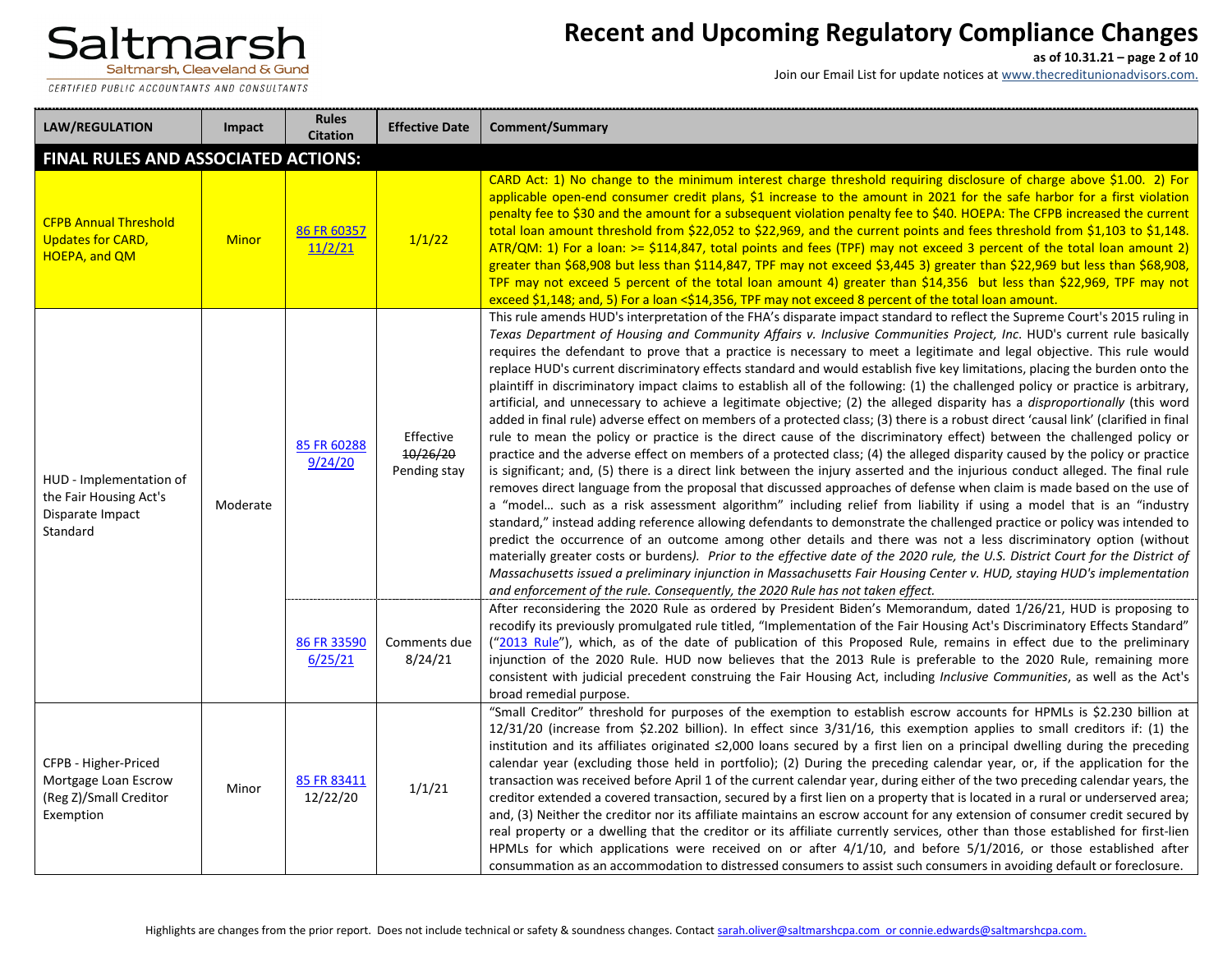

## **Recent and Upcoming Regulatory Compliance Changes**

**as of 10.31.21 – page 3 of 10**

| <b>LAW/REGULATION</b>                                                                          | Impact   | <b>Rules</b><br><b>Citation</b>                                                                                                  | <b>Effective Date</b>                                                                                                                                            | <b>Comment/Summary</b>                                                                                                                                                                                                                                                                                                                                                                                                                                                                                                                                                                                                                                                                                                                                                                                                                                                                                                                                                                                                                                                                                                                                                                                                                                                                                                                                                                                                                                                                                                                                                                                                                                                                                                                                                                                                                                                                                                                                                                                                                                                                                                                                                                                                                                                                                                                                                                                                                                                                                                                                                                                                                                                                                                                                                                                                                                                                                                                                                                                                                                                                                                                                                                                                                                                                                                                                                                                                                                                                                                                                                                                                                                                                                                                                                                     |
|------------------------------------------------------------------------------------------------|----------|----------------------------------------------------------------------------------------------------------------------------------|------------------------------------------------------------------------------------------------------------------------------------------------------------------|--------------------------------------------------------------------------------------------------------------------------------------------------------------------------------------------------------------------------------------------------------------------------------------------------------------------------------------------------------------------------------------------------------------------------------------------------------------------------------------------------------------------------------------------------------------------------------------------------------------------------------------------------------------------------------------------------------------------------------------------------------------------------------------------------------------------------------------------------------------------------------------------------------------------------------------------------------------------------------------------------------------------------------------------------------------------------------------------------------------------------------------------------------------------------------------------------------------------------------------------------------------------------------------------------------------------------------------------------------------------------------------------------------------------------------------------------------------------------------------------------------------------------------------------------------------------------------------------------------------------------------------------------------------------------------------------------------------------------------------------------------------------------------------------------------------------------------------------------------------------------------------------------------------------------------------------------------------------------------------------------------------------------------------------------------------------------------------------------------------------------------------------------------------------------------------------------------------------------------------------------------------------------------------------------------------------------------------------------------------------------------------------------------------------------------------------------------------------------------------------------------------------------------------------------------------------------------------------------------------------------------------------------------------------------------------------------------------------------------------------------------------------------------------------------------------------------------------------------------------------------------------------------------------------------------------------------------------------------------------------------------------------------------------------------------------------------------------------------------------------------------------------------------------------------------------------------------------------------------------------------------------------------------------------------------------------------------------------------------------------------------------------------------------------------------------------------------------------------------------------------------------------------------------------------------------------------------------------------------------------------------------------------------------------------------------------------------------------------------------------------------------------------------------------|
| FINAL RULES AND ASSOCIATED ACTIONS:                                                            |          |                                                                                                                                  |                                                                                                                                                                  |                                                                                                                                                                                                                                                                                                                                                                                                                                                                                                                                                                                                                                                                                                                                                                                                                                                                                                                                                                                                                                                                                                                                                                                                                                                                                                                                                                                                                                                                                                                                                                                                                                                                                                                                                                                                                                                                                                                                                                                                                                                                                                                                                                                                                                                                                                                                                                                                                                                                                                                                                                                                                                                                                                                                                                                                                                                                                                                                                                                                                                                                                                                                                                                                                                                                                                                                                                                                                                                                                                                                                                                                                                                                                                                                                                                            |
| CFPB - Higher-Priced<br>Mortgage Loan Escrow<br>(Reg Z)/Insured Institution<br>Exemption       | Minor    | Final<br>FR 86 9840<br>2/17/21                                                                                                   | 2/17/21                                                                                                                                                          | Following the July 2020 proposed rule, this final rule amends Reg Z, substantially as proposed to exempt certain insured<br>institutions and CUs from the requirement to establish escrow accounts for certain higher-priced mortgage loans (HPMLs). New<br>§1026.35(b)(2)(vi) exempts from the current HPML escrow requirement any loan made and secured by a first lien on the principal<br>dwelling of a consumer if (1) the institution has assets of $\leq$ 10 billion in assets (adjusted annually); (2) the institution and its<br>affiliates originated $\leq 1,000$ loans secured by a first lien on a principal dwelling during the preceding calendar year; and (3) certain<br>of the existing HPML escrow exemption criteria are met which are: (a) During the preceding calendar year, or, if the application<br>for the transaction was received before April 1 of the current calendar year, during either of the two preceding calendar years,<br>the creditor extended a covered transaction, secured by a first lien on a property that is located in a rural or underserved area;<br>and, (b) Neither the creditor nor its affiliate maintains an escrow account for any extension of consumer credit secured by real<br>property or a dwelling that the creditor or its affiliate currently services, other than those established for first-lien HPMLs for<br>which applications were received on or after $4/1/10$ , and before 120 days (was 90 days in proposal) after final rule publication in<br>the federal register, or those established after consummation as an accommodation to distressed consumers to assist such<br>consumers in avoiding default or foreclosure.                                                                                                                                                                                                                                                                                                                                                                                                                                                                                                                                                                                                                                                                                                                                                                                                                                                                                                                                                                                                                                                                                                                                                                                                                                                                                                                                                                                                                                                                                                                                                                                                                                                                                                                                                                                                                                                                                                                                                                                                                                                                                      |
| CFPB - Regulations to<br>Implement the Fair Debt<br><b>Collection Practices Act</b><br>(FDCPA) | Moderate | 85 FR 76734<br>11/30/20<br>86 FR 20334<br>4/19/21<br>Withdrawal<br>of extension<br>of effective<br>date<br>86 FR 48918<br>9/1/21 | Effective<br>11/30/21<br>Proposal to<br>extend<br>effective date<br>to 1/29/22<br>Comments due<br>5/19/21<br>Effective date<br><b>WILL REMAIN</b><br>as 11/30/21 | The final rule is significantly revised from the May 2019 proposal, overhauling, and expanding Reg F (12 CFR 1006).<br>Importantly, the rule is not expanded to apply to first-party debt collectors who are not FDCPA debt collectors and does<br>not clarify whether certain actions taken by a first-party debt collector would constitute an unfair, deceptive, or abusive<br>practice. The rule: (1) Clarifies restrictions on the times and places a debt collector may communicate with a consumer. For<br>purposes of determining the timing of an electronic communication, the communication occurs when the debt collector<br>sends it, not when the consumer receives or views it. Clarifies a consumer need not use specific words to assert a time or<br>place is inconvenient (must stop communications at place/time); (2) Clarifies that a consumer may restrict the type of<br>media a debt collector communicates by, designating a particular medium, such as email, as one that cannot be used for<br>debt collection communications; (3) Clarifies that a debt collector is presumed to violate the FDCPA's prohibition on<br>repeated or continuous telephone calls if the debt collector places a call to a person >7 times within a seven-day period or<br>within 7 days after engaging in a telephone conversation with the person. A debt collector is presumed to comply with that<br>prohibition if the debt collector places a telephone call not in excess of either of those call frequencies. The rule also<br>provides non-exhaustive lists of factors that may be used to rebut the presumption of compliance or of a violation; (4)<br>Clarifies that newer technologies, such as emails and text messages, may be used in debt collection, with certain<br>limitations (all emails and text messages must include a reasonable and simple method of opt out, and E-SIGN applies to<br>disclosures required to be in writing). The rule provides that a debt collector may obtain a safe harbor from civil liability for<br>an unintentional third-party disclosure if procedures detailed in $\S1006.6(d)(3-5)$ are followed; and (5) Clarifies that an<br>attempt to communicate even if not successful is counted as an attempt, and defines a new term, 'limited-content<br>message' (a voicemail that includes at a minimum: (i) A business name that does not indicate that the debt collector is in<br>the debt collection business; (ii) A request that the consumer reply to the message; (iii) The name of persons whom the<br>consumer can contact to reply; and (iv) A telephone number that the consumer can use to reply). Finally, the rule<br>addresses other topics not limited to but for example: The definition and acquisition of location information; prohibited<br>conduct (collecting unauthorized amounts, mandates covering postdated payment instruments, concealment of purpose,<br>empty threats of judicial action, and restricted media such as postcards); false, deceptive, or misleading representation or<br>means in connection with collection activities; disclosures required in initial and subsequent communications with a<br>consumer (not including limited-content messages); and, ceasing collection efforts on disputed amounts (with certain<br>caveats). The CFPB issued a proposal in April 2021 that would have extended the effective date to January 29, 2022. The<br>CFPB has now determined that such an extension is unnecessary. The CFPB has published a formal notice in the Federal<br>Register withdrawing the April 2021 proposal. In October the Bureau released several FAQs and guidance documents to<br>help industry participants understand, implement, and comply with the Rule. |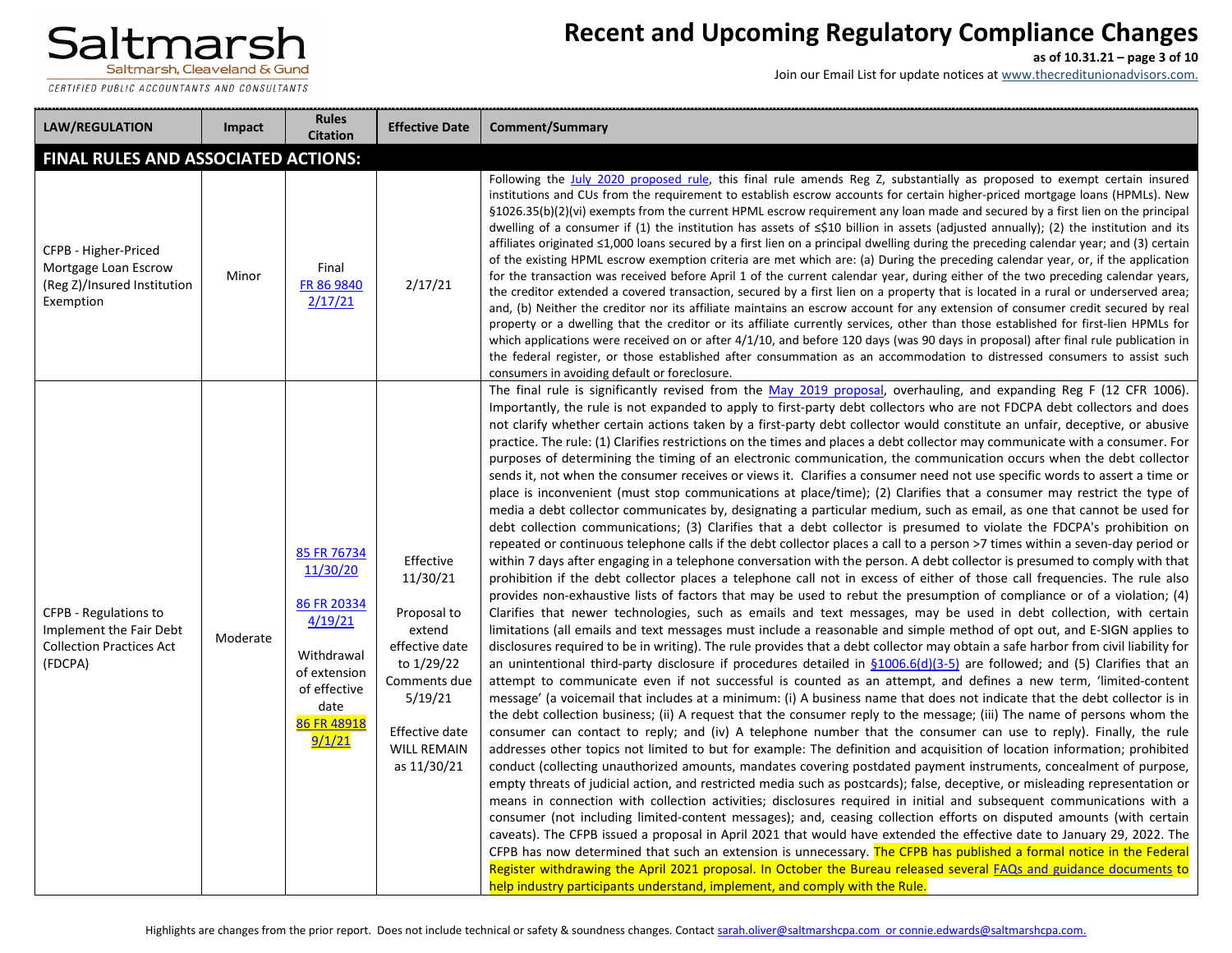

## **Recent and Upcoming Regulatory Compliance Changes**

**as of 10.31.21 – page 4 of 10**

Join our Email List for update notices at www.thecreditunionadvisors.com.

| <b>LAW/REGULATION</b>                                                                                                                                                                       | Impact       | <b>Rules</b><br><b>Citation</b>                                                                                                | <b>Effective Date</b>                                                                                                                                            | <b>Comment/Summary</b>                                                                                                                                                                                                                                                                                                                                                                                                                                                                                                                                                                                                                                                                                                                                                                                                                                                                                                                                                                                                                                                                                                                                                                                                                                                                                                                                                                                                                                                                                                                                                                                                                                                                                                                                                                                                                                                                                                                                                                                                                                                                                                                                                                                                                                                                                                                                                                                                                                                                                                                                                                                                                                                                       |  |  |  |
|---------------------------------------------------------------------------------------------------------------------------------------------------------------------------------------------|--------------|--------------------------------------------------------------------------------------------------------------------------------|------------------------------------------------------------------------------------------------------------------------------------------------------------------|----------------------------------------------------------------------------------------------------------------------------------------------------------------------------------------------------------------------------------------------------------------------------------------------------------------------------------------------------------------------------------------------------------------------------------------------------------------------------------------------------------------------------------------------------------------------------------------------------------------------------------------------------------------------------------------------------------------------------------------------------------------------------------------------------------------------------------------------------------------------------------------------------------------------------------------------------------------------------------------------------------------------------------------------------------------------------------------------------------------------------------------------------------------------------------------------------------------------------------------------------------------------------------------------------------------------------------------------------------------------------------------------------------------------------------------------------------------------------------------------------------------------------------------------------------------------------------------------------------------------------------------------------------------------------------------------------------------------------------------------------------------------------------------------------------------------------------------------------------------------------------------------------------------------------------------------------------------------------------------------------------------------------------------------------------------------------------------------------------------------------------------------------------------------------------------------------------------------------------------------------------------------------------------------------------------------------------------------------------------------------------------------------------------------------------------------------------------------------------------------------------------------------------------------------------------------------------------------------------------------------------------------------------------------------------------------|--|--|--|
| <b>FINAL RULES AND ASSOCIATED ACTIONS:</b>                                                                                                                                                  |              |                                                                                                                                |                                                                                                                                                                  |                                                                                                                                                                                                                                                                                                                                                                                                                                                                                                                                                                                                                                                                                                                                                                                                                                                                                                                                                                                                                                                                                                                                                                                                                                                                                                                                                                                                                                                                                                                                                                                                                                                                                                                                                                                                                                                                                                                                                                                                                                                                                                                                                                                                                                                                                                                                                                                                                                                                                                                                                                                                                                                                                              |  |  |  |
|                                                                                                                                                                                             |              | 86 FR 5766<br>1/19/21<br>86 FR 20334<br>4/19/21<br>Withdrawal<br>of extension<br>of effective<br>date<br>86 FR 48918<br>9/1/21 | Effective<br>11/30/21<br>Proposal to<br>extend<br>effective date<br>to 1/29/22<br>Comments due<br>5/19/21<br>Effective date<br><b>WILL REMAIN</b><br>as 11/30/21 | Following the March 2020 supplemental proposed rule, this final rule clarifies the information that a debt collector must<br>provide to a consumer at the outset of debt collection communications and provides an optional safe harbor model<br>validation notice containing such information. It also addresses passive collections (i.e., the practice of furnishing<br>information about a debt to a consumer reporting agency before communicating with the consumer about the debt) and<br>the collection of debt that is beyond the statute of limitations (i.e., time-barred debt). For passive collections, (except for<br>furnishing information about check writing history), the debt collector must either: (1) Speak to the consumer about the<br>debt in person or by telephone, or (2) mail or send an electronic message to the consumer about the debt and wait a<br>reasonable period of time (14 consecutive days is the established safe harbor) to receive a notice of undeliverability. The<br>final rule provides a safe harbor for compliance with these disclosure requirements for debt collectors who use the model<br>validation notice or certain variations of the notice. Additionally, the final rule interprets the definition of consumer under<br>the FDCPA to include deceased natural persons and, relatedly, provides that, if a debt collector knows or should know that<br>the consumer is deceased, the debt collector must provide that information to a person who is authorized to act on behalf<br>of the deceased consumer's estate. Regarding time barred debt, the final rule prohibits a debt collector from bringing or<br>threatening to bring a legal action against a consumer to collect a time-barred debt. This is different from the proposal<br>which had originally included a clause "only if the debt collector knew or should have known the debt was time barred"<br>and instead finalizes a strict liability standard (although prohibitions do not apply to proofs of claim filed in connection<br>with a bankruptcy proceeding). However, the Bureau is not finalizing the proposed time-barred debt disclosure<br>requirements although clarifies that any related information to time-barred debt that are specifically required by<br>'applicable law' (not defined in rule) may be included on the model validation notice. The CFPB issued a proposal in April<br>2021 that would have extended the effective date to January 29, 2022. The CFPB has now determined that such an<br>extension is unnecessary. The CFPB has published a formal notice in the Federal Register withdrawing the April 2021<br>proposal. |  |  |  |
| <b>CFPB - Technical</b><br><b>Specifications for Credit</b><br><b>Card Agreement and Data</b><br><b>Submissions Required</b><br><b>Under TILA and the CARD</b><br><b>Act (Regulation Z)</b> | <b>Minor</b> | 86 FR 46953<br>8/23/21                                                                                                         | 8/23/21                                                                                                                                                          | Certain credit card issuers (issuers) must regularly submit card agreements and data to the Bureau. The Bureau is issuing<br>new technical specifications for complying with those requirements. Issuers will make the submissions through the<br>Bureau's Collect website (Collect) instead of by email. The technical specifications include registration information and the<br>URL for the website at which issuers can submit the required information. Reg $Z$ §1026.58 requires issuers to provide<br>agreements to the Bureau through Collect, starting with the fourth quarter of calendar year submissions 2021 that are due<br>on 1/31/22. Issuers who do not already use Collect must register for Collect by 11/1/21. This same process will be used for<br>the annual submission of college credit card marketing agreements required under Reg Z §1026.57 starting with<br>agreements for calendar year 2021 that are due on 3/31/22. Lastly, TILA §136(b) requires that a sample of Terms of Credit<br>Card Plans (TCCP) Survey respondents include the 25 largest issuers and no less than 125 additional FIs. Generally, if<br>selected, the Bureau sends an email to each issuer requesting that it complete the TCCP Survey. Documents to comply<br>with the new technical specifications are available here.                                                                                                                                                                                                                                                                                                                                                                                                                                                                                                                                                                                                                                                                                                                                                                                                                                                                                                                                                                                                                                                                                                                                                                                                                                                                                                                                                            |  |  |  |
| CFPB - Application of<br>Certain Provisions in the<br>TRID Rule and TILA's Right<br>of Rescission Rules in<br>Light of the COVID-19<br>Pandemic                                             | Minor        | Interpretive<br>Rule<br>85 FR 26319<br>5/4/20                                                                                  | Effective<br>5/4/20                                                                                                                                              | This interpretive rule clarifies the application of certain provisions in the TILA-RESPA Integrated Disclosure (TRID) Rule and<br>Regulation Z's right of rescission rules in light of the COVID-19 pandemic. The CFPB concluded that if a consumer<br>determines that their need to obtain funds due to the COVID-19 pandemic necessitates consummating the transaction<br>before the end of the TRID Rule waiting periods or must be met before the end of the Rescission Rules waiting period, then<br>the consumer has a bona fide personal financial emergency. The CFBP also concluded that the COVID-19 pandemic is a<br>"changed circumstance" for purposes of certain TRID Rule provisions (including revised estimates in good faith).                                                                                                                                                                                                                                                                                                                                                                                                                                                                                                                                                                                                                                                                                                                                                                                                                                                                                                                                                                                                                                                                                                                                                                                                                                                                                                                                                                                                                                                                                                                                                                                                                                                                                                                                                                                                                                                                                                                                             |  |  |  |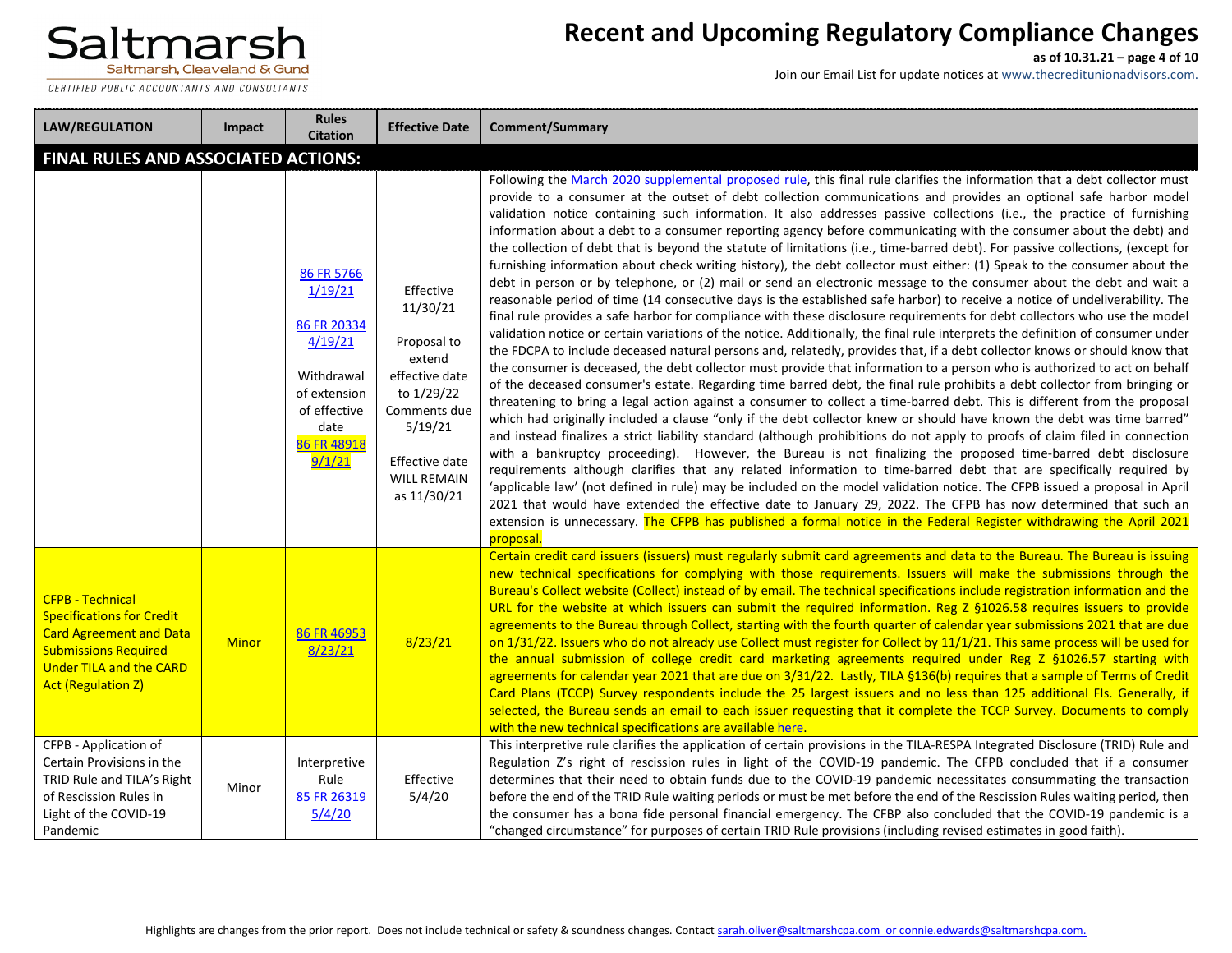CERTIFIED PUBLIC ACCOUNTANTS AND CONSULTANTS

## **Recent and Upcoming Regulatory Compliance Changes**

**as of 10.31.21 – page 5 of 10**

Join our Email List for update notices at www.thecreditunionadvisors.com.

| <b>LAW/REGULATION</b>                                                                                                                                               | Impact   | <b>Rules</b><br><b>Citation</b> | <b>Effective Date</b>                                                                              | <b>Comment/Summary</b>                                                                                                                                                                                                                                                                                                                                                                                                                                                                                                                                                                                                                                                                                                                                                                                                                                                                                                                                                                                                                                                                                                                                                                                                                                                                                                                                                                                                                                                                                                                                                                                                                                                                                                                                                                                                                                                                                                                                                                                                                                                                                                                                                                                                                                                                                                                                                                                                                                                                                                                                                                                                                                                        |
|---------------------------------------------------------------------------------------------------------------------------------------------------------------------|----------|---------------------------------|----------------------------------------------------------------------------------------------------|-------------------------------------------------------------------------------------------------------------------------------------------------------------------------------------------------------------------------------------------------------------------------------------------------------------------------------------------------------------------------------------------------------------------------------------------------------------------------------------------------------------------------------------------------------------------------------------------------------------------------------------------------------------------------------------------------------------------------------------------------------------------------------------------------------------------------------------------------------------------------------------------------------------------------------------------------------------------------------------------------------------------------------------------------------------------------------------------------------------------------------------------------------------------------------------------------------------------------------------------------------------------------------------------------------------------------------------------------------------------------------------------------------------------------------------------------------------------------------------------------------------------------------------------------------------------------------------------------------------------------------------------------------------------------------------------------------------------------------------------------------------------------------------------------------------------------------------------------------------------------------------------------------------------------------------------------------------------------------------------------------------------------------------------------------------------------------------------------------------------------------------------------------------------------------------------------------------------------------------------------------------------------------------------------------------------------------------------------------------------------------------------------------------------------------------------------------------------------------------------------------------------------------------------------------------------------------------------------------------------------------------------------------------------------------|
| FINAL RULES AND ASSOCIATED ACTIONS:                                                                                                                                 |          |                                 |                                                                                                    |                                                                                                                                                                                                                                                                                                                                                                                                                                                                                                                                                                                                                                                                                                                                                                                                                                                                                                                                                                                                                                                                                                                                                                                                                                                                                                                                                                                                                                                                                                                                                                                                                                                                                                                                                                                                                                                                                                                                                                                                                                                                                                                                                                                                                                                                                                                                                                                                                                                                                                                                                                                                                                                                               |
| CFPB - Payday Loans,<br>Vehicle Title and Certain<br>High-Cost Installment<br>Loans (Deposit Advance<br>Products and longer-term<br>loans with balloon<br>payments) | Moderate | 82 FR 54472<br>11/17/17         | Eff 1/16/18<br>Mandatory<br>compliance for<br>payment<br>provisions is<br>$8/19/19*$<br>$6/13/22*$ | Finalizes the proposed rule which governs banks, credit unions, nonbanks, and their service providers. Open-end and<br>closed-end covered loans are (1) short-term loans (<45-days) and (2) longer-term balloon-payment loans (defined as<br>payment that is twice as large as any other payment). Certain provisions apply to a third type of loan, with terms >45-days<br>where the cost of credit exceeds 36% APR and have a leveraged payments mechanism where the lender can initiate<br>transfers from the consumer's account on its own. Prohibits lenders from attempting to withdraw payment from a<br>consumer's account after its second consecutive attempt has failed for insufficient funds. Also imposes new disclosure<br>requirements. *The compliance date was stayed pursuant to a court order issued in Community Financial Services<br>Association v. CFPB, No. 1:18-cv-00295 (W.D. Tex. Nov. 6, 2018)." On 8/31/21, the court ruled in support of the CFPB,<br>however it granted the industry 286 days to come into compliance with the rule. On 9/9/21, the two trade groups<br>challenging the 2017 Rule filed an appeal to extend the stay, which on 9/30/21 was denied by the TX federal court. The<br>trade groups appealed to the Fifth Circuit whom on 10/14/21 issued a stay to again postpone the 6/13/22 compliance date.                                                                                                                                                                                                                                                                                                                                                                                                                                                                                                                                                                                                                                                                                                                                                                                                                                                                                                                                                                                                                                                                                                                                                                                                                                                                                                                    |
| CFPB - A new category of<br>seasoned qualified<br>mortgages                                                                                                         | Moderate | 85 FR 86402<br>12/29/20         | Effective<br>3/1/21                                                                                | Following the August 2020 proposal, this final rule is issued largely as proposed; however, the final rule differs from the<br>proposal by adding a new exception to the portfolio requirement that allows loans to be transferred once during the<br>seasoning period, excluding high-cost mortgages as defined in 12 CFR 1026.32(a), and applying the same consider and<br>verify requirements that will apply to General QM loans. The rule defines Seasoned QMs as first-lien, fixed-rate<br>transactions (regular, substantially equal periodic payments that are fully amortizing, no balloon payments, and ≤30 years)<br>that have met certain performance requirements over a seasoning period of at least 36 months, are held in portfolio until<br>the end of the seasoning period by the originating creditor or first purchaser, comply with general restrictions on product<br>features and points and fees, and meet certain underwriting requirements. To be considered seasoned, the covered<br>transaction must have no more than two delinquencies of 30 or more days and no delinquencies of 60 or more days at the<br>end of the seasoning period, with some exceptions. Creditors can, however, generally accept deficient payments, within a<br>payment tolerance of \$50, on up to three occasions during the seasoning period without triggering a delinquency for<br>purposes of this final rule. Failure to make full contractual payments does not disqualify a loan from eligibility to become a<br>Seasoned QM if the consumer is in a temporary payment accommodation extended in connection with a disaster or<br>pandemic-related national emergency, if certain conditions are met. However, time spent in such a temporary<br>accommodation does not count towards the 36-month seasoning period, and the seasoning period can only resume after<br>the temporary accommodation if any delinguency is cured either pursuant to the loan's original terms or through a<br>qualifying change as defined in this final rule. The final rule defines a qualifying change as an agreement entered into<br>during or after a temporary payment accommodation extended in connection with a disaster or pandemic-related national<br>emergency that ends any preexisting delinquency and meets certain other conditions to ensure the loan remains<br>affordable (such as a restriction on increasing the amount of interest charged over the full term of the loan as a result of<br>the agreement). Only loans resulting from applications received by creditors on or after the effective date will be eligible<br>to become seasoned QM loans. |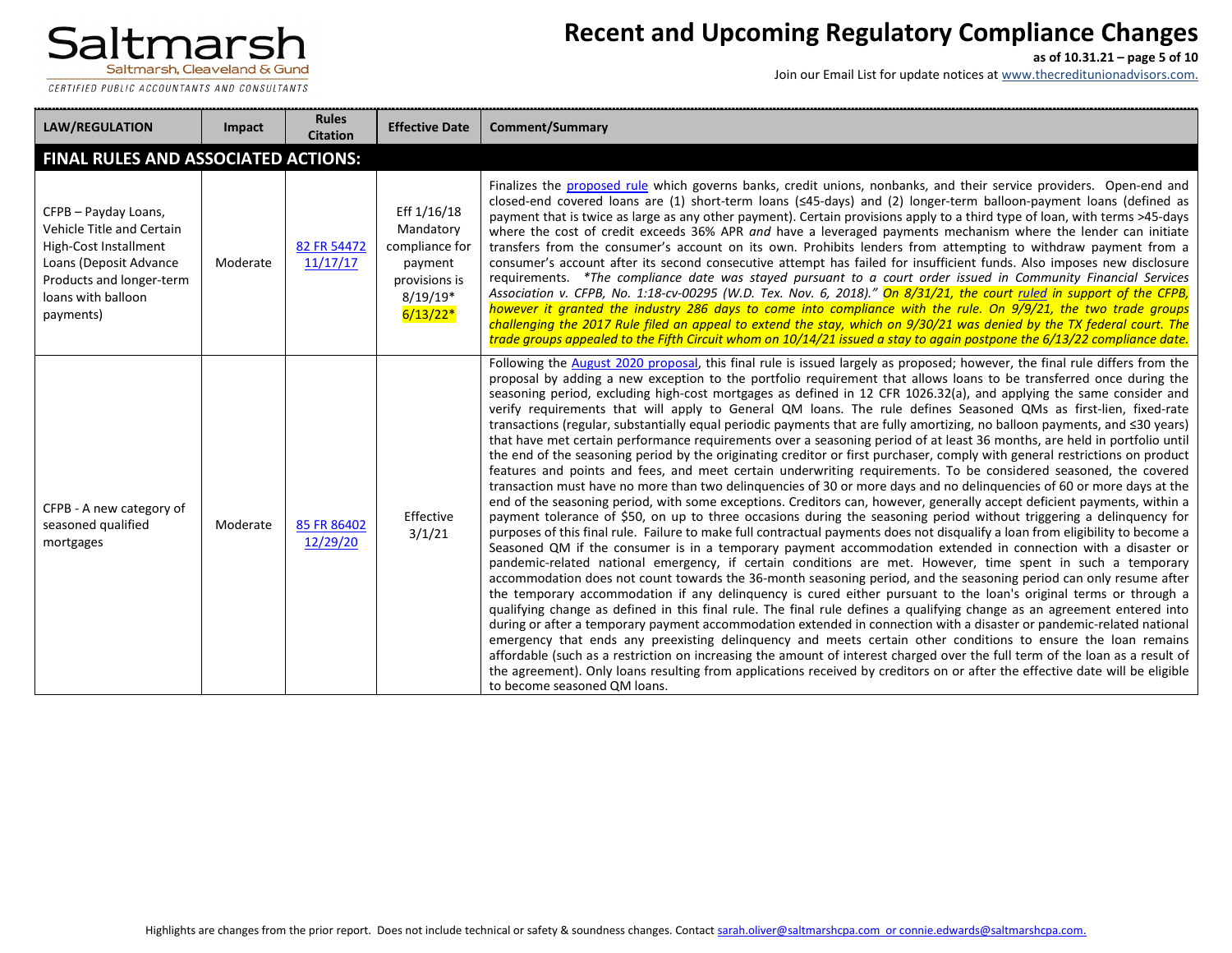

CERTIFIED PUBLIC ACCOUNTANTS AND CONSULTANTS -------------------------------------

## **Recent and Upcoming Regulatory Compliance Changes**

**as of 10.31.21 – page 6 of 10**

| <b>LAW/REGULATION</b>                                                                                                                                     | <b>Impact</b> | <b>Rules</b><br><b>Citation</b> | <b>Effective Date</b>                                                              | Comment/Summary                                                                                                                                                                                                                                                                                                                                                                                                                                                                                                                                                                                                                                                                                                                                                                                                                                                                                                                                                                                                                                                                                                                                                                                                                                                                                                                                                                                                                                                                                                                                                                                                                                                                                                                                                                                                                                                                                                                                                                                                                                                                                                                                                                                                                                                                                                                                                                                                                                                                                                                                                                                                                                                                                                                                                                                                                                                                                                                                                                                                                                                                                                                                                                                                                                                                                                                                                                                                                                                                                                                                                            |
|-----------------------------------------------------------------------------------------------------------------------------------------------------------|---------------|---------------------------------|------------------------------------------------------------------------------------|----------------------------------------------------------------------------------------------------------------------------------------------------------------------------------------------------------------------------------------------------------------------------------------------------------------------------------------------------------------------------------------------------------------------------------------------------------------------------------------------------------------------------------------------------------------------------------------------------------------------------------------------------------------------------------------------------------------------------------------------------------------------------------------------------------------------------------------------------------------------------------------------------------------------------------------------------------------------------------------------------------------------------------------------------------------------------------------------------------------------------------------------------------------------------------------------------------------------------------------------------------------------------------------------------------------------------------------------------------------------------------------------------------------------------------------------------------------------------------------------------------------------------------------------------------------------------------------------------------------------------------------------------------------------------------------------------------------------------------------------------------------------------------------------------------------------------------------------------------------------------------------------------------------------------------------------------------------------------------------------------------------------------------------------------------------------------------------------------------------------------------------------------------------------------------------------------------------------------------------------------------------------------------------------------------------------------------------------------------------------------------------------------------------------------------------------------------------------------------------------------------------------------------------------------------------------------------------------------------------------------------------------------------------------------------------------------------------------------------------------------------------------------------------------------------------------------------------------------------------------------------------------------------------------------------------------------------------------------------------------------------------------------------------------------------------------------------------------------------------------------------------------------------------------------------------------------------------------------------------------------------------------------------------------------------------------------------------------------------------------------------------------------------------------------------------------------------------------------------------------------------------------------------------------------------------------------|
| FINAL RULES AND ASSOCIATED ACTIONS:                                                                                                                       |               |                                 |                                                                                    |                                                                                                                                                                                                                                                                                                                                                                                                                                                                                                                                                                                                                                                                                                                                                                                                                                                                                                                                                                                                                                                                                                                                                                                                                                                                                                                                                                                                                                                                                                                                                                                                                                                                                                                                                                                                                                                                                                                                                                                                                                                                                                                                                                                                                                                                                                                                                                                                                                                                                                                                                                                                                                                                                                                                                                                                                                                                                                                                                                                                                                                                                                                                                                                                                                                                                                                                                                                                                                                                                                                                                                            |
| CFPB - extension of the<br>qualified mortgage (QM)<br>provision known as the<br><b>GSE Patch and</b><br>amendment to the<br>General QM loan<br>definition | Moderate      | 85 FR 86308<br>12/29/20         | Effective<br>3/1/21<br>Mandatory<br>7/1/21<br>(possibly<br>extended, see<br>below) | Final Rule replaces the current requirement for General QM loans that the consumer's debt-to-income ratio (DTI) not<br>exceed 43% with a limit based on the loan's pricing. Another current category of mortgage loan afforded QM status are<br>loans that meet the standards of the Government Sponsored Enterprises (GSEs). Most mortgage loans are QMs pursuant<br>to this provision, also known as "the Patch." However, the Patch (as well as existing General QM) will expire on 7/1/21.<br>Under this Rule, a loan will continue to receive a conclusive presumption of ability to repay (ATR) if the APR is less than<br>average prime offer rate (APOR) for a comparable transaction by 1.5 (first lien) or 3.5 (junior lien) percentage points as of<br>the date the interest rate is set. A loan receives a rebuttable presumption for ATR if the APR exceeds the APOR for a<br>comparable transaction by 1.5 percentage points but by less than 2.25 percentage points. Safe harbor or rebuttable<br>presumption aside, the new General QM requires that the APR on the loan may not exceed APOR for a comparable<br>transaction by: for a first lien transaction of \$110,260 or more, 2.25 or more % points; for a first lien transaction of \$66,156<br>or more and less than \$110,260, 3.5 or more % points; for a first lien transaction of less than \$66,156, 6.5 or more %<br>points; for a first lien transaction secured by a manufactured home of less than \$110,260, 6.5 or more % points; for a<br>junior lien transaction of \$66,156 or more, 3.5 or more % points; for a junior lien transaction of less than \$66,156, 6.5 or<br>more % points. All the dollar amounts are indexed for inflation. In addition, this rule: 1) Provides higher pricing thresholds<br>for loans with smaller loan amounts, for certain manufactured housing loans, and for subordinate-lien transactions; 2)<br>Retains the General QM loan definition's existing product-feature and underwriting requirements and limits on points and<br>fees; and 3) Requires lenders to consider a consumer's DTI ratio or residual income (in accordance with calculations under<br>$1026.43(c)(7)$ of the ATR rule), income or assets other than the value of the dwelling and debts, and removes appendix Q.<br>It provides more flexible options for creditors to verify income or assets other than the value of the dwelling and the<br>consumer's debts for QM loans including a safe harbor for using specific manuals cited in the final rule (incl.<br>Freddie/Fannie/FHA/VA/USDA). If a manual used by a creditor is revised, the safe harbor still applies as long as the revised<br>manual is substantially similar. For ARM loans, the creditor will be required to calculate the APR based on the highest<br>interest rate that can apply during the five-year period from the due date of the first scheduled payment on the loan. As<br>proposed, the final rule adds a Commentary provision to address unidentified funds such as that a creditor would not<br>meet the verification requirements when it observes an unidentified \$5,000 deposit in the consumer's account but fails to<br>take any measures to confirm or lacks any basis to conclude that the deposit represents the consumer's personal income.<br>The final rule does not change the points and fees limits, or the items that are included in points and fees. The final rules<br>do not alter the existing separate QMs for loans that are defined as a QM by FHA, VA, or USDA. |
|                                                                                                                                                           |               | 86 FR 22844<br>4/30/21          | Effective<br>6/30/21                                                               | The Bureau has issued a final rule to delay the mandatory compliance date of the General QM Final Rule. The rule amends<br>comments 43-2 and 43(e)(4)-2 and -3 to reflect an extension of the mandatory compliance date of the General QM Final<br>Rule by changing the date "July 1, 2021" where it appears in those comments to "October 1, 2022." It also adds new<br>comment 43(e)(2)-1 to clarify the General QM loan definitions available to creditors for applications received on or after<br>March 1, 2021, but prior to October 1, 2022. Creditors have the option of complying with either the revised price-based<br>General QM loan definition or the DTI-based General QM loan definition in effect prior to 3/1/21. Also, per the rule, the<br>Temporary GSE QM loan definition will not expire until the earlier of 10/1/22 or the date the applicable GSE exits Federal<br>conservatorship. In January, the GSE's Preferred Stock Purchase Agreements (PSPAs) with the Dept. of Treasury regarding<br>Fannie Mae and Freddie Mac were amended. Pursuant to the amendments, as of 7/1/21 Fannie and Freddie could only<br>purchase new general QM loans (under new general QM definition). On 4/8/21, Fannie issued LL 2021-09 and Freddie<br>issued Bulletin 2021-13, to provide for the purchase of new general QM loans, and not the 43% DTI ratio QM or GSE Patch<br>QM loans, for applications received on or after $7/1/21$ . As a practical matter, many lenders may no longer originate 43%<br>DTI ratio QM loans or GSE Patch QM loans for applications received on or 7/1/21.                                                                                                                                                                                                                                                                                                                                                                                                                                                                                                                                                                                                                                                                                                                                                                                                                                                                                                                                                                                                                                                                                                                                                                                                                                                                                                                                                                                                                                                                                                                                                                                                                                                                                                                                                                                                                                                                                                                                                                   |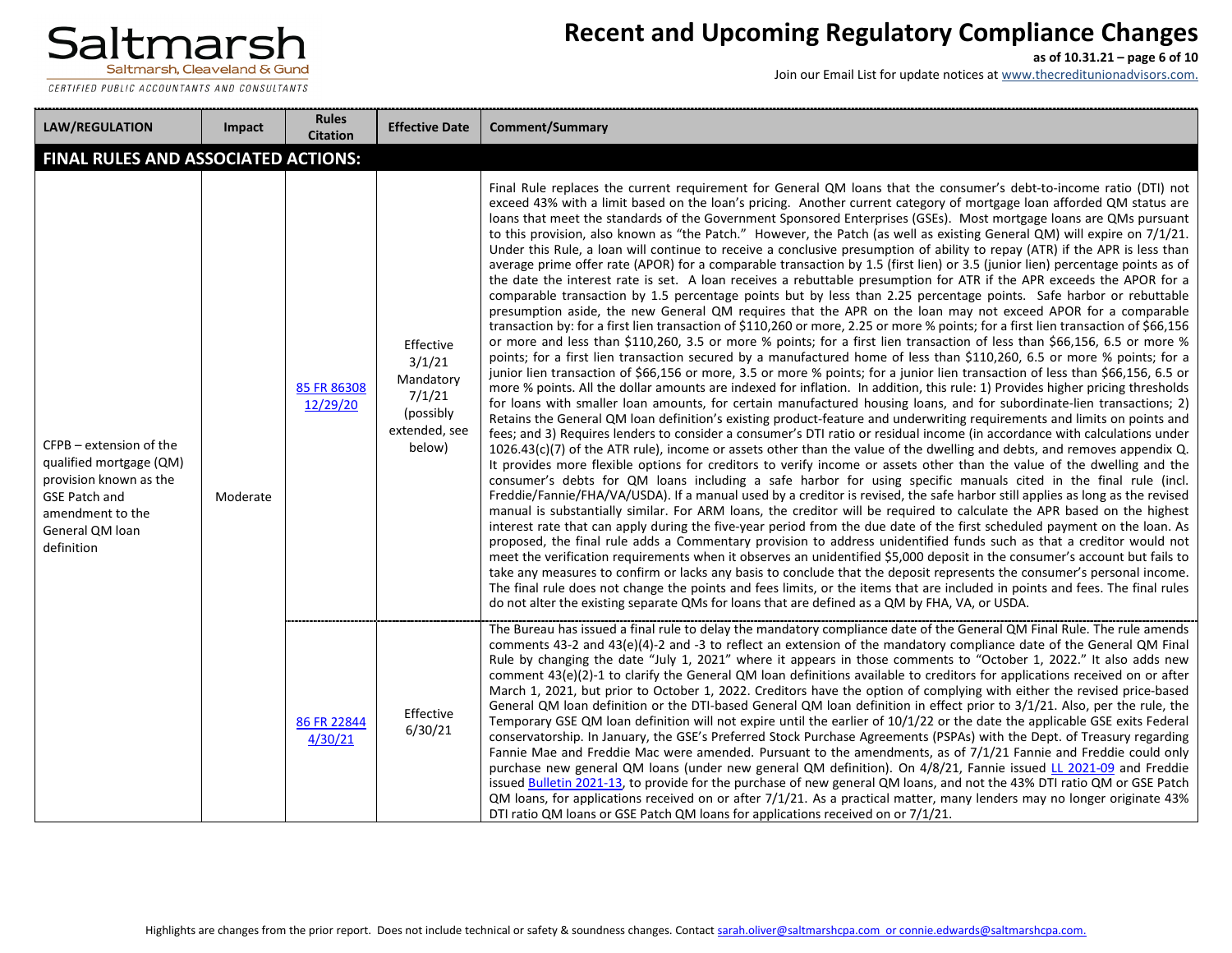

## **Recent and Upcoming Regulatory Compliance Changes**

**as of 10.31.21 – page 7 of 10**

| <b>LAW/REGULATION</b>                                                         | Impact                          | <b>Rules</b><br><b>Citation</b>                 | <b>Effective Date</b>                          | <b>Comment/Summary</b>                                                                                                                                                                                                                                                                                                                                                                                                                                                                                                                                                                                                                                                                                                                                                                                                                                                                                                                                                                                                                                                                                                                                                                                                                                                                                                                                                                                                                                                                                                                                                                                                                                                                                                                                                                                                                                                                                                                                                                                                                                                                                                                                                  |
|-------------------------------------------------------------------------------|---------------------------------|-------------------------------------------------|------------------------------------------------|-------------------------------------------------------------------------------------------------------------------------------------------------------------------------------------------------------------------------------------------------------------------------------------------------------------------------------------------------------------------------------------------------------------------------------------------------------------------------------------------------------------------------------------------------------------------------------------------------------------------------------------------------------------------------------------------------------------------------------------------------------------------------------------------------------------------------------------------------------------------------------------------------------------------------------------------------------------------------------------------------------------------------------------------------------------------------------------------------------------------------------------------------------------------------------------------------------------------------------------------------------------------------------------------------------------------------------------------------------------------------------------------------------------------------------------------------------------------------------------------------------------------------------------------------------------------------------------------------------------------------------------------------------------------------------------------------------------------------------------------------------------------------------------------------------------------------------------------------------------------------------------------------------------------------------------------------------------------------------------------------------------------------------------------------------------------------------------------------------------------------------------------------------------------------|
| <b>FINAL RULES AND ASSOCIATED ACTIONS:</b>                                    |                                 |                                                 |                                                |                                                                                                                                                                                                                                                                                                                                                                                                                                                                                                                                                                                                                                                                                                                                                                                                                                                                                                                                                                                                                                                                                                                                                                                                                                                                                                                                                                                                                                                                                                                                                                                                                                                                                                                                                                                                                                                                                                                                                                                                                                                                                                                                                                         |
| CFPB - Mortgage Loan<br>Loss Mitigation Under<br>RESPA, based on COVID-<br>19 | Moderate                        | Interim Final<br>Rule<br>85 FR 39055<br>6/30/20 | Effective<br>7/1/20<br>Comments due<br>8/14/20 | The CFPB issued this IFR to amend RESPA's Reg X to temporarily permit mortgage servicers to offer certain loss mitigation<br>options based on the evaluation of an incomplete loss mitigation application. Eligible loss mitigation options, among other<br>things, must permit borrowers to delay paying certain amounts until the mortgage loan is refinanced, the property is sold,<br>the loan ends, or, for a mortgage insured by the FHA, the mortgage insurance terminates. These amounts include, without<br>limitation, all P&I payments forborne through payment forbearance programs made available to borrowers experiencing<br>financial hardships due, directly or indirectly, to the COVID-19 emergency, including a payment forbearance program<br>offered pursuant to section 4022 of the CARES Act. These amounts also include P&I payments that are due and unpaid by<br>borrowers experiencing financial hardships due, directly, or indirectly, to the COVID-19 emergency. Additionally, for<br>eligibility, any amounts that the borrower may delay paying through the loss mitigation option may not accrue interest;<br>the servicer may not charge any fee in connection with the loss mitigation option; and the servicer will waive all existing<br>late charges, penalties, stop payment fees, or similar charges promptly upon the borrower's acceptance of the loss<br>mitigation option; and, the borrower's acceptance of the loss mitigation offer must resolve any prior delinquency. The IFR<br>also excludes servicers from certain regulatory requirements if a borrower accepts an option offered pursuant to the new<br>exception; specifically, the servicer is not to comply with the Reg X section 1024.41(b)(1) or (2) requirements regarding the<br>completion of a loss mitigation application and sending acknowledgment letters. However, per the Bureaus analysis<br>commentary to the IFR, if a borrower who accepts a loss mitigation option offered pursuant to the temporary exception<br>later submits a new loss mitigation application, the servicer must comply with Reg X §1024.41(b)(1) and (2) requirements. |
| CFPB issues 2021<br><b>Mortgage Servicing</b><br>COVID-19 Rule                | Major for<br>large<br>servicers | Final<br>86 FR 34848<br>6/30/21                 | Effective<br>8/31/21                           | As proposed, the final Rule only applies to a mortgage loan secured by a borrower's principal residence and does not apply<br>to reverse mortgages. Small servicers, as defined in the general mortgage servicing rules, are generally not subject to the<br>new requirements. The Rule includes temporary provisions as simplified here: (1) from August 31, 2021 through December<br>31, 2021, unless an exception applies, before referring certain accounts (which became 120+-day delinquent on or after<br>3/1/20), for foreclosure the servicer must make sure at least one of the temporary procedural safeguards has been met<br>(procedural safeguards include that the borrower was evaluated based on a complete loss mitigation application and<br>existing foreclosure protection conditions are met, the property is abandoned, or the borrower is unresponsive to servicer<br>outreach), (2) permits offering a streamlined loss mitigation option based on an evaluation of an incomplete loss<br>mitigation application related to a COVID-19 hardship (to qualify the loan modification must not extend the loan term >40<br>years from the date of the modification, not increase the monthly P&I payment that was required prior to the<br>modification, not accrue interest on deferred amounts, the program must be available to borrowers with COVID-19-<br>related hardships, must end any preexisting delinquency, and must not include certain fees such as late fees, penalties, or<br>stop payment fees), (3) requires if a short-term payment forbearance program was offered based on the evaluation of an<br>incomplete application, then, ≥30 days before the end of the short-term payment forbearance program, the servicer must<br>contact the borrower to determine if the borrower wants to complete their loss mitigation application and proceed with a<br>full loss mitigation evaluation, and (4) adds a requirement for servicers to inform borrowers of forbearance or loss<br>mitigation options during live contact calls (only applies until 10/1/22).                                                                   |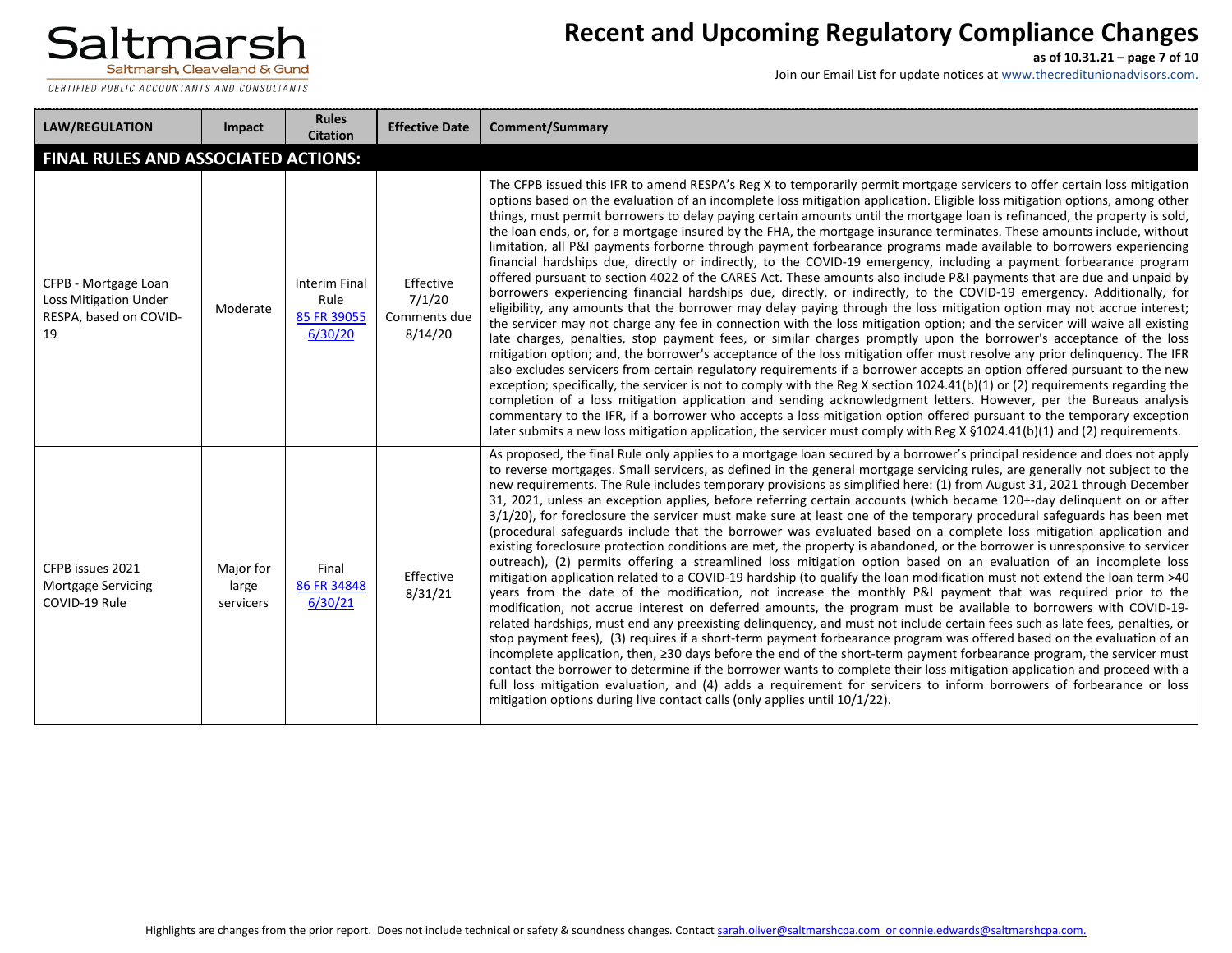

# **Recent and Upcoming Regulatory Compliance Changes**

**as of 10.31.21 – page 8 of 10**

| <b>LAW/REGULATION</b>                                         | Impact                              | <b>Rules</b><br><b>Citation</b>     | <b>Effective Date</b>                                    | <b>Comment/Summary</b>                                                                                                                                                                                                                                                                                                                                                                                                                                                                                                                                                                                                                                                                                                                                                                                                                                                                                                                                                                                                                                                                                                                                                                                                                                                                                                                                                                                                                                                                                                                                                                                                                                                                                                                                                                                                                                                                                                                                                                                                                                                                                                                                                                                                                                                                                                                                                                                                                                                                                                                                                                                                                                                                                                                                                                                                                                                                                                 |  |  |  |  |
|---------------------------------------------------------------|-------------------------------------|-------------------------------------|----------------------------------------------------------|------------------------------------------------------------------------------------------------------------------------------------------------------------------------------------------------------------------------------------------------------------------------------------------------------------------------------------------------------------------------------------------------------------------------------------------------------------------------------------------------------------------------------------------------------------------------------------------------------------------------------------------------------------------------------------------------------------------------------------------------------------------------------------------------------------------------------------------------------------------------------------------------------------------------------------------------------------------------------------------------------------------------------------------------------------------------------------------------------------------------------------------------------------------------------------------------------------------------------------------------------------------------------------------------------------------------------------------------------------------------------------------------------------------------------------------------------------------------------------------------------------------------------------------------------------------------------------------------------------------------------------------------------------------------------------------------------------------------------------------------------------------------------------------------------------------------------------------------------------------------------------------------------------------------------------------------------------------------------------------------------------------------------------------------------------------------------------------------------------------------------------------------------------------------------------------------------------------------------------------------------------------------------------------------------------------------------------------------------------------------------------------------------------------------------------------------------------------------------------------------------------------------------------------------------------------------------------------------------------------------------------------------------------------------------------------------------------------------------------------------------------------------------------------------------------------------------------------------------------------------------------------------------------------------|--|--|--|--|
|                                                               | FINAL RULES AND ASSOCIATED ACTIONS: |                                     |                                                          |                                                                                                                                                                                                                                                                                                                                                                                                                                                                                                                                                                                                                                                                                                                                                                                                                                                                                                                                                                                                                                                                                                                                                                                                                                                                                                                                                                                                                                                                                                                                                                                                                                                                                                                                                                                                                                                                                                                                                                                                                                                                                                                                                                                                                                                                                                                                                                                                                                                                                                                                                                                                                                                                                                                                                                                                                                                                                                                        |  |  |  |  |
| <b>CFPB: LIBOR Transition</b><br>Rule (Reg Z)                 | <b>Moderate</b>                     | 86 FR 69716<br>12/8/21              | <b>Effective</b><br>4/1/22<br>Mandatory<br>10/1/22       | Following its June 2020 proposal, the Bureau has issued a final rule that amends Regulation Z in order to address the<br>discontinuation of LIBOR. The rule addresses several substantial issues for open-end credit: (1) to permit creditors for<br>HELOCs and card issuers to transition existing accounts that use LIBOR to a replacement index on or after 4/1/22 (before<br>LIBOR becomes unavailable), if certain conditions are met such as the LIBOR index and the replacement index value (w/<br>margin) in effect on 10/18/21 will produce an APR substantially similar to the rate calculated using LIBOR in effect on<br>10/18/21 that applied to the variable rate immediately prior to the replacement of the LIBOR index used under the plan;<br>(2) clarifies that Prime Rate and certain spread-adjusted indices based on SOFR as recommended by the ARRC have<br>historical fluctuations that are substantially similar to those of certain USD LIBOR indices (though creditors are not limited<br>to these); (3) for HELOCs and credit cards a creditor must provide a change-in-terms notice disclosing the replacement<br>index for LIBOR and any adjusted margin that is permitted under even if the margin is reduced. Prior to 10/1/22, a creditor<br>has the option of disclosing a reduced margin in the change-in-terms notice that discloses the replacement index for LIBOR<br>as permitted; and (4) adds an exception from the rate reevaluation provisions applicable to credit card accounts if the new<br>index and margin results in a rate increase. - The proposal addresses one substantial issue for closed end credit which is to<br>add an illustrative example to identify the SOFR-based spread-adjusted replacement indices recommended by the ARRC as<br>an example of a "comparable index" for the LIBOR indices that they are intended to replace. In addition to this rule, the<br>Bureau has issued FAQs to address other LIBOR transition topics and regulatory questions under the existing rule. *NOTE<br>1: On 11/6/20 an Interagency Statement was published encouraging prompt transition from LIBOR and reiterating banks<br>may use any reference rate they determine to be appropriate; also discusses the importance of fallback language. On<br>11/30/20 an Interagency Statement was released encouraging FIs to cease entering into new contracts that use USD LIBOR<br>as a reference rate as soon as practicable and in any event by 12/31/21. NOTE 2: On 10/20/21 an Interagency Statement<br>(including the NCUA) was published that reminds FIs of the expectations that supervised FIs continue to progress toward an<br>orderly transition away from LIBOR and that includes clarification regarding new LIBOR contracts, considerations when<br>assessing appropriateness of alternative reference rates, and expectations for fallback language. |  |  |  |  |
| <b>LAW/REGULATION</b>                                         | Impact                              | <b>Rules</b><br><b>Citation</b>     | <b>Effective Date</b>                                    | <b>Comment/Summary</b>                                                                                                                                                                                                                                                                                                                                                                                                                                                                                                                                                                                                                                                                                                                                                                                                                                                                                                                                                                                                                                                                                                                                                                                                                                                                                                                                                                                                                                                                                                                                                                                                                                                                                                                                                                                                                                                                                                                                                                                                                                                                                                                                                                                                                                                                                                                                                                                                                                                                                                                                                                                                                                                                                                                                                                                                                                                                                                 |  |  |  |  |
| PROPOSED RULES & GUIDANCE (not associated with a Final Rule): |                                     |                                     |                                                          |                                                                                                                                                                                                                                                                                                                                                                                                                                                                                                                                                                                                                                                                                                                                                                                                                                                                                                                                                                                                                                                                                                                                                                                                                                                                                                                                                                                                                                                                                                                                                                                                                                                                                                                                                                                                                                                                                                                                                                                                                                                                                                                                                                                                                                                                                                                                                                                                                                                                                                                                                                                                                                                                                                                                                                                                                                                                                                                        |  |  |  |  |
| FCC - Proposes<br>amendments to TCPA<br>regulations           | <b>TBD</b>                          | Proposed<br>85 FR 64091<br>10/9/20  | Comments due<br>10/26/20                                 | As it could affect financial institutions (FIs): Previously the FCC exempted calls made by FIs (related to time sensitive<br>fraud/emergency) subject to certain conditions (Declaratory Ruling and Order, October 9, 2015). The exemption's<br>conditions include limitations on the class of calling parties (financial institutions), the class of called parties (customers of<br>the financial institution), and the number of calls (no more than three calls per event over a three-day period for each<br>affected account). The Commission seeks comment on these views and whether the exemption remains in the public<br>interest.                                                                                                                                                                                                                                                                                                                                                                                                                                                                                                                                                                                                                                                                                                                                                                                                                                                                                                                                                                                                                                                                                                                                                                                                                                                                                                                                                                                                                                                                                                                                                                                                                                                                                                                                                                                                                                                                                                                                                                                                                                                                                                                                                                                                                                                                          |  |  |  |  |
| CFPB - RFI on the ECOA<br>and Reg. B                          | <b>TBD</b>                          | <b>RFI</b><br>85 FR 46600<br>8/3/20 | Comments due<br>10/2/20<br><b>Extended to</b><br>12/1/20 | Seeks comments to identify opportunities to prevent credit discrimination, encourage responsible innovation, promote<br>fair, equitable, and nondiscriminatory access to credit, address potential regulatory uncertainty, and develop viable<br>solutions to compliance challenges under the ECOA and Reg B. In particular the Bureau seeks comment on Reg B's<br>interpretation of disparate impact, use of limited language proficiency (LEP) products or services, use of special purpose<br>credit programs, affirmative advertising to disadvantaged groups, artificial intelligence/machine learning, and other topics.<br>On 12/21/20 the Bureau issued an advisory opinion to address regulatory uncertainty in Reg B as it applies to certain<br>aspects of special purpose credit programs (SPCPs). Through stakeholder feedback received in response to the Bureau's<br>RFI, the Bureau learned that stakeholders sought such additional guidance to help them develop compliant SPCPs. On<br>1/13/21 the Bureau published a Statement Regarding the Provision of Financial Products and Services to Consumers with<br>Limited English Proficiency (LEP). The Statement is divided into two sections: one contains "guiding principles for serving<br>LEP consumers" and the second contains "guidelines for developing compliance solutions when serving LEP consumers."<br>Key considerations relate to language, product, and service selection, language preference collection and tracking, and<br>translated documents.                                                                                                                                                                                                                                                                                                                                                                                                                                                                                                                                                                                                                                                                                                                                                                                                                                                                                                                                                                                                                                                                                                                                                                                                                                                                                                                                                                              |  |  |  |  |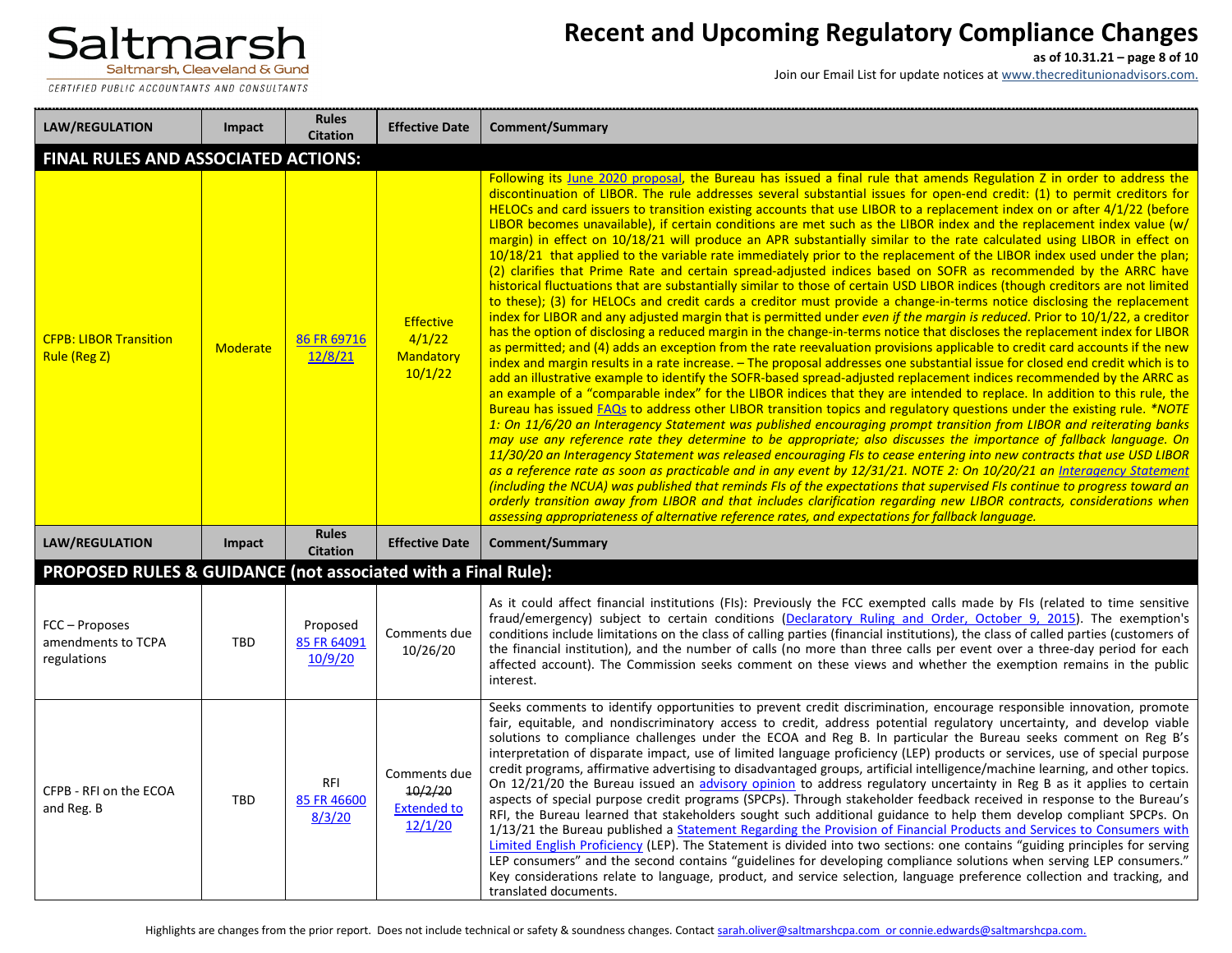CERTIFIED PUBLIC ACCOUNTANTS AND CONSULTANTS

## **Recent and Upcoming Regulatory Compliance Changes**

**as of 10.31.21 – page 9 of 10**

| <b>LAW/REGULATION</b>                                                                                                   | Impact                                                        | <b>Rules</b><br><b>Citation</b>                  | <b>Effective Date</b>                                  | Comment/Summary                                                                                                                                                                                                                                                                                                                                                                                                                                                                                                                                                                                                                                                                                                                                                                                                                                                                                                                                                                                                                                                                                                                                                                                                                                                                                                                                                                                                                                                                                                                                                                                                                                                                                                                                                                                                                  |  |  |  |
|-------------------------------------------------------------------------------------------------------------------------|---------------------------------------------------------------|--------------------------------------------------|--------------------------------------------------------|----------------------------------------------------------------------------------------------------------------------------------------------------------------------------------------------------------------------------------------------------------------------------------------------------------------------------------------------------------------------------------------------------------------------------------------------------------------------------------------------------------------------------------------------------------------------------------------------------------------------------------------------------------------------------------------------------------------------------------------------------------------------------------------------------------------------------------------------------------------------------------------------------------------------------------------------------------------------------------------------------------------------------------------------------------------------------------------------------------------------------------------------------------------------------------------------------------------------------------------------------------------------------------------------------------------------------------------------------------------------------------------------------------------------------------------------------------------------------------------------------------------------------------------------------------------------------------------------------------------------------------------------------------------------------------------------------------------------------------------------------------------------------------------------------------------------------------|--|--|--|
|                                                                                                                         | PROPOSED RULES & GUIDANCE (not associated with a Final Rule): |                                                  |                                                        |                                                                                                                                                                                                                                                                                                                                                                                                                                                                                                                                                                                                                                                                                                                                                                                                                                                                                                                                                                                                                                                                                                                                                                                                                                                                                                                                                                                                                                                                                                                                                                                                                                                                                                                                                                                                                                  |  |  |  |
| <b>CFPB Issues ANPR to</b><br>solicit information<br>relating to PACE financing                                         | Moderate,<br>but<br>isolated                                  | Proposed<br>84 FR 8479<br>3/8/19                 | Comment due<br>5/7/19                                  | Solicits information pursuant to EGRRCPA §307 on residential Property Assessed Clean Energy (PACE) financing, which<br>must fulfill the purposes of TILA's ability-to-repay (ATR) requirements for residential mortgage loans, and apply TILA's civil<br>liability provision for ATR violations for PACE financing. Solicits information to better understand the PACE financing<br>market and the unique nature of PACE financing as it relates to the following categories: (1) Written materials (current<br>samples) associated with PACE transactions; (2) current standards and practices in the PACE origination process; (3) civil<br>liability under TILA for ATR violations in connection with PACE financing, as well as rescission, borrower delinquency and<br>default; (4) PACE financing features that are unique and how they can be addressed; and (5) potential implications of<br>regulating PACE financing under TILA. PACE financing is defined as "financing to cover the costs of home improvements<br>that results in a tax assessment on the real property of the consumer."                                                                                                                                                                                                                                                                                                                                                                                                                                                                                                                                                                                                                                                                                                                            |  |  |  |
| Interagency RFI on FIs'<br>Use of Artificial<br>Intelligence, Including<br>Machine Learning                             | TBD                                                           | 86 FR 16837<br>3/31/21<br>86 FR 27960<br>5/24/21 | Comments due<br>6/1/21<br><b>Extended to</b><br>7/1/21 | The FRB, CFPB, FDIC, NCUA, and OCC (agencies) are gathering information and comments to understand FIs' and<br>respondents' views on the use of artificial intelligence (AI), including machine learning (ML) by FIs in their provision of<br>services to customers and for other business or operational purposes; appropriate governance, risk management, and<br>controls over AI; and any challenges in developing, adopting, and managing AI. The Appendix of this RFI includes a non-<br>comprehensive list of laws and other agency issuances that may be relevant to the use of AI approaches by agency-<br>supervised institutions including the GBLA, FCRA, ECOA, FHA and exam manuals. Questions posed address such topics as<br>overfitting (i.e., when an algorithm "learns" from idiosyncratic patterns in the training data that are not representative of<br>the population as a whole), explainability, and fair lending. Comment period extended from 6/1/21 to 7/1/21 in concession<br>to stakeholder requests.                                                                                                                                                                                                                                                                                                                                                                                                                                                                                                                                                                                                                                                                                                                                                                                               |  |  |  |
| CFPB - rescinds seven<br>policy statements issued<br>in 2020                                                            | Min-Mod                                                       | <b>Press</b><br>Release<br>3/31/21               | Effectively<br>rescinded<br>4/1/21                     | In a press release the CFPB rescinds seven policy statements issued in 2020 that provided temporary flexibilities to FIs in<br>consumer financial markets including mortgages, credit reporting, credit cards and prepaid cards. The rescinded<br>statements temporarily provided FIs with flexibilities regarding certain regulatory filings or compliance with consumer laws<br>and regulations. The move reflects the Bureau's commitment to consumer protection, and the fact that FIs have had a<br>year to adapt their operations to the difficulties posed by the pandemic. With the rescissions, the CFPB is providing notice<br>that it intends to exercise the full scope of the supervisory and enforcement authority provided under the Dodd-Frank Act.                                                                                                                                                                                                                                                                                                                                                                                                                                                                                                                                                                                                                                                                                                                                                                                                                                                                                                                                                                                                                                                              |  |  |  |
| <b>CFPB: Small Business</b><br><b>Lending Data Collection</b><br>under the ECOA                                         | Major                                                         | 86 FR 56356<br>10/8/21                           | <b>Comments due</b><br>1/6/22                          | As mandated by congress in the DFA, the CFPB has proposed a rule in which, if finalized will require lenders to report the<br>amount and type of small business credit applied for and extended, demographic information about small business credit<br>applicants, and key elements of the price of the credit offered. The proposed rule includes an activity-based exemption for<br>all FIs that originate less than 25 "covered credit transactions" to "small businesses" in each of the two preceding calendar<br>years. As proposed (1) a covered credit transaction is defined as one that meets the definition of business credit under Reg<br>B, excluding trade credit, public utilities credit, securities credit, and incidental credit, as defined in Reg B; and (2) a small<br>business if defined as one that had \$5 million or less in gross annual revenue for its preceding fiscal year. Data points an FI<br>is required to collect and/or report include a unique identifier, application date-method-recipient, credit type-purpose,<br>amount applied for-approved-originated, action taken-&date, denial reasons, pricing, census tract, gross annual revenue,<br>NAICS, number of workers/owners, time in business, minority or women owned business status, and ethnicity/race/sex. A<br>data point chart is available here. Under the proposal, FIs would be required to collect data on a calendar-year basis and<br>report data to the CFPB by June 1 of the following year. The CFPB proposes to provide technical instructions for the<br>submission of data in a Filing Instructions Guide and related materials, and a final rule would become effective 90 days<br>after publication in the Federal Register, but compliance would not be required until approx. 18 months after publication. |  |  |  |
| NCUA - proposes rule to<br>amend requirement that<br>a FCU must adopt as a<br>part of their written<br>overdraft policy | Minor                                                         | Proposed<br>86 FR 3876<br>1/15/21                | Comments due<br>2/16/21                                | The proposed rule would modify the requirement that an FCU's written overdraft policy establish a time limit, not to<br>exceed 45 calendar days, for a member to either deposit funds or obtain an approved loan from the FCU to cover each<br>overdraft. The proposed rule would remove the 45-day limit and replace it with a requirement that the written policy must<br>establish a specific time limit that is both reasonable and applicable to all members, for a member either to deposit funds<br>or obtain an approved loan from the credit union to cover each overdraft. Consistent with U.S. generally accepted<br>accounting principles, overdraft balances should generally be charged off when considered uncollectible. This change<br>would also remedy a discrepancy between the current 45-day limit imposed on FCUs for curing an overdraft and 2005<br>interagency guidance on overdraft protection programs that suggests a maximum of 60 days before charge-off.                                                                                                                                                                                                                                                                                                                                                                                                                                                                                                                                                                                                                                                                                                                                                                                                                                         |  |  |  |